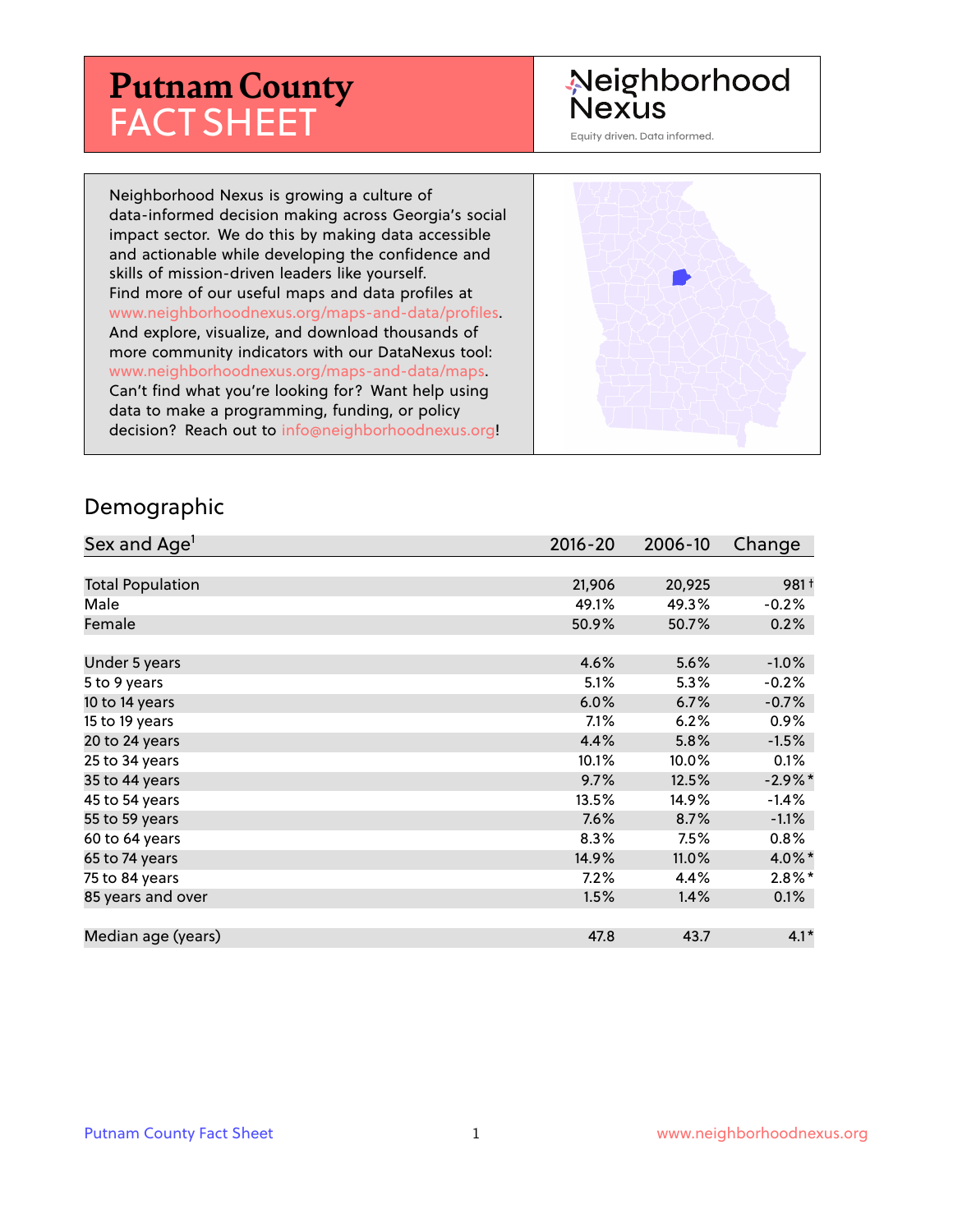# Demographic, continued...

| Race <sup>2</sup>                                            | $2016 - 20$ | 2006-10 | Change     |
|--------------------------------------------------------------|-------------|---------|------------|
| <b>Total population</b>                                      | 21,906      | 20,925  | 981+       |
| One race                                                     | 98.0%       | 99.6%   | $-1.6\%$ * |
| White                                                        | 68.9%       | 69.3%   | $-0.4%$    |
| <b>Black or African American</b>                             | 26.1%       | 27.8%   | $-1.8\%$ * |
| American Indian and Alaska Native                            | 0.0%        | 0.0%    | 0.0%       |
| Asian                                                        | 0.2%        | 0.3%    | $-0.1%$    |
| Native Hawaiian and Other Pacific Islander                   | 0.0%        | 0.0%    | 0.0%       |
| Some other race                                              | 2.8%        | 2.2%    | 0.6%       |
| Two or more races                                            | 2.0%        | 0.4%    | $1.6\%$ *  |
| Race alone or in combination with other race(s) <sup>3</sup> | $2016 - 20$ | 2006-10 | Change     |
| Total population                                             | 21,906      | 20,925  | 981+       |
| White                                                        | 70.3%       | 69.6%   | 0.7%       |
| <b>Black or African American</b>                             | 26.9%       | 28.1%   | $-1.2%$ *  |
| American Indian and Alaska Native                            | 0.7%        | 0.1%    | $0.6\%$ *  |
| Asian                                                        | 1.1%        | 0.3%    | $0.8\%$ *  |
| Native Hawaiian and Other Pacific Islander                   | 0.6%        | 0.0%    | 0.6%       |
| Some other race                                              | 3.2%        | 2.2%    | 0.9%       |
| Hispanic or Latino and Race <sup>4</sup>                     | $2016 - 20$ | 2006-10 | Change     |
| <b>Total population</b>                                      | 21,906      | 20,925  | 981+       |
| Hispanic or Latino (of any race)                             | 6.3%        | 5.4%    | $0.8%$ +   |
| Not Hispanic or Latino                                       | 93.7%       | 94.6%   | $-0.8%$ †  |
| White alone                                                  | 65.6%       | 66.2%   | $-0.7%$ *  |
| Black or African American alone                              | 26.1%       | 27.7%   | $-1.6\%$ * |
| American Indian and Alaska Native alone                      | 0.0%        | 0.0%    | 0.0%       |
| Asian alone                                                  | 0.2%        | 0.3%    | $-0.1%$    |
| Native Hawaiian and Other Pacific Islander alone             | 0.0%        | 0.0%    | $0.0\%$    |
| Some other race alone                                        | 0.2%        | 0.0%    | 0.2%       |
| Two or more races                                            | 1.7%        | 0.4%    | $1.4\%$ *  |
| U.S. Citizenship Status <sup>5</sup>                         | $2016 - 20$ | 2006-10 | Change     |
| Foreign-born population                                      | 694         | 893     | $-199$     |
| Naturalized U.S. citizen                                     | 33.9%       | 39.6%   | $-5.8%$    |
| Not a U.S. citizen                                           | 66.1%       | 60.4%   | 5.8%       |
| Citizen, Voting Age Population <sup>6</sup>                  | $2016 - 20$ | 2006-10 |            |
|                                                              |             |         | Change     |
| Citizen, 18 and over population                              | 17,125      | 15,926  | $1,199*$   |
| Male                                                         | 47.7%       | 47.8%   | $-0.1%$    |
| Female                                                       | 52.3%       | 52.2%   | 0.1%       |
|                                                              |             |         |            |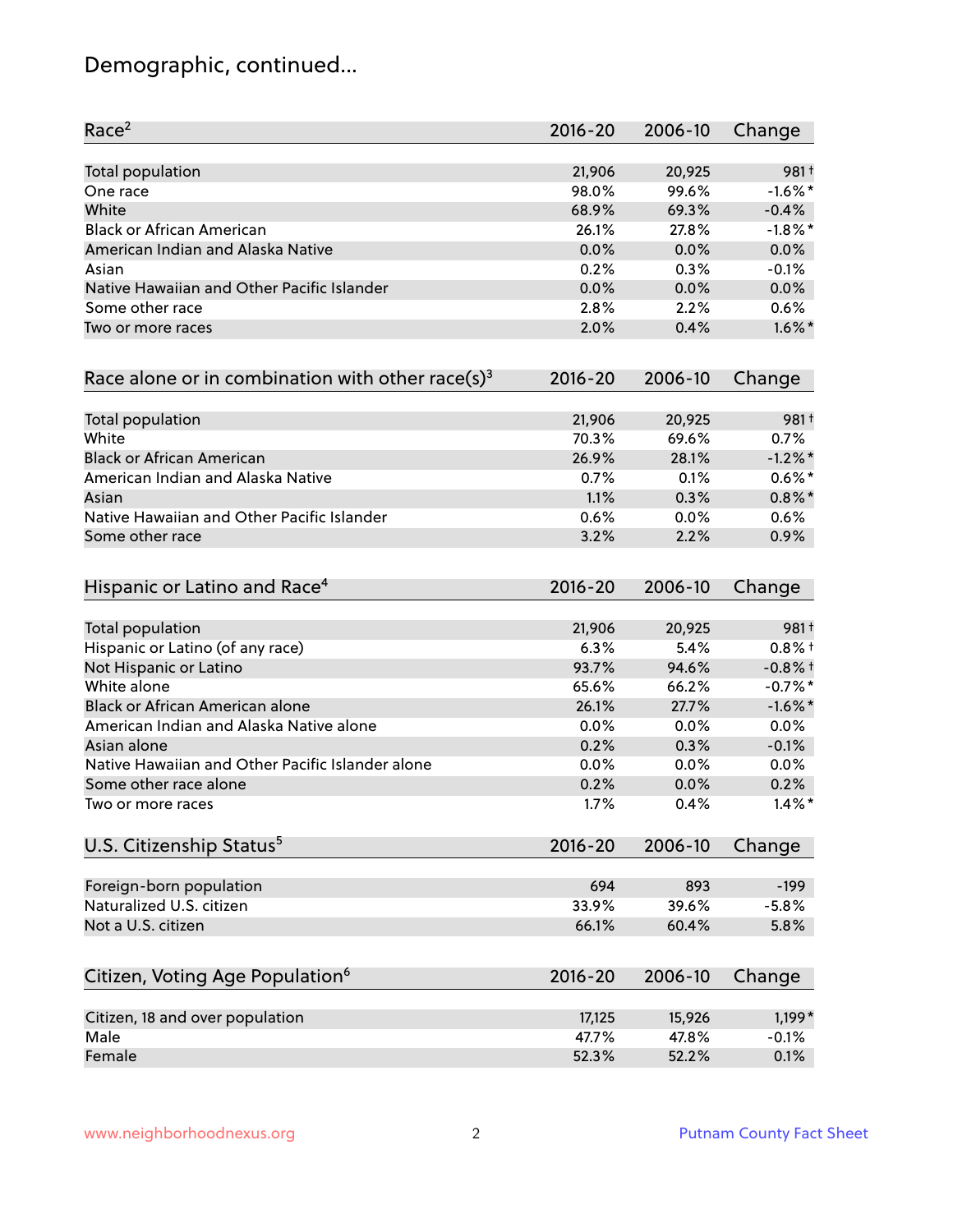#### Economic

| Income <sup>7</sup>                                 | $2016 - 20$ | 2006-10 | Change      |
|-----------------------------------------------------|-------------|---------|-------------|
|                                                     |             |         |             |
| All households                                      | 9,457       | 8,467   | 990*        |
| Less than \$10,000                                  | 6.1%        | 9.2%    | $-3.1%$     |
| \$10,000 to \$14,999                                | 5.0%        | 8.4%    | $-3.4\%$ *  |
| \$15,000 to \$24,999                                | 8.3%        | 13.1%   | $-4.8\%$ *  |
| \$25,000 to \$34,999                                | 15.1%       | 9.4%    | $5.7\%$ *   |
| \$35,000 to \$49,999                                | 11.6%       | 19.0%   | $-7.4\%$ *  |
| \$50,000 to \$74,999                                | 19.1%       | 18.7%   | 0.4%        |
| \$75,000 to \$99,999                                | 11.9%       | 8.2%    | $3.7\%$ *   |
| \$100,000 to \$149,999                              | 13.4%       | 8.4%    | $5.1\%$ *   |
| \$150,000 to \$199,999                              | 4.0%        | 2.0%    | $2.0\%$ *   |
| \$200,000 or more                                   | 5.5%        | 3.5%    | 1.9%        |
| Median household income (dollars)                   | 52,910      | 41,529  | $11,381*$   |
| Mean household income (dollars)                     | 81,278      | 61,686  | 19,593*     |
| With earnings                                       | 64.4%       | 74.5%   | $-10.1\%$ * |
| Mean earnings (dollars)                             | 83,008      | 60,189  | 22,820*     |
| <b>With Social Security</b>                         | 43.5%       | 35.1%   | $8.4\%$ *   |
| Mean Social Security income (dollars)               | 22,736      | 14,426  | 8,310*      |
| With retirement income                              | 32.4%       | 24.5%   | $7.9\%$ *   |
| Mean retirement income (dollars)                    | 26,975      | 24,979  | 1,996       |
| With Supplemental Security Income                   | 12.1%       | 3.8%    | $8.3\%$ *   |
| Mean Supplemental Security Income (dollars)         | 12,111      | 7,721   | 4,390*      |
| With cash public assistance income                  | 1.0%        | 1.3%    | $-0.2%$     |
| Mean cash public assistance income (dollars)        | 1,854       | 3,052   | $-1,199$    |
| With Food Stamp/SNAP benefits in the past 12 months | 13.4%       | 10.0%   | 3.5%        |
|                                                     |             |         |             |
| Families                                            | 6,261       | 6,110   | 151         |
| Less than \$10,000                                  | 3.1%        | 3.7%    | $-0.7%$     |
| \$10,000 to \$14,999                                | 5.1%        | 4.3%    | 0.8%        |
| \$15,000 to \$24,999                                | 5.8%        | 13.8%   | $-8.0\%$ *  |
| \$25,000 to \$34,999                                | 12.7%       | 8.7%    | 4.0%*       |
| \$35,000 to \$49,999                                | 9.8%        | 19.5%   | $-9.7%$ *   |
| \$50,000 to \$74,999                                | 22.9%       | 22.7%   | 0.2%        |
| \$75,000 to \$99,999                                | 14.1%       | 10.6%   | 3.5%        |
| \$100,000 to \$149,999                              | 16.8%       | 9.4%    | $7.4\%$ *   |
| \$150,000 to \$199,999                              | 4.2%        | 2.6%    | 1.7%        |
| \$200,000 or more                                   | 5.5%        | 4.6%    | 0.9%        |
| Median family income (dollars)                      | 63,054      | 49,814  | 13,240*     |
| Mean family income (dollars)                        | 85,544      | 71,457  | 14,087*     |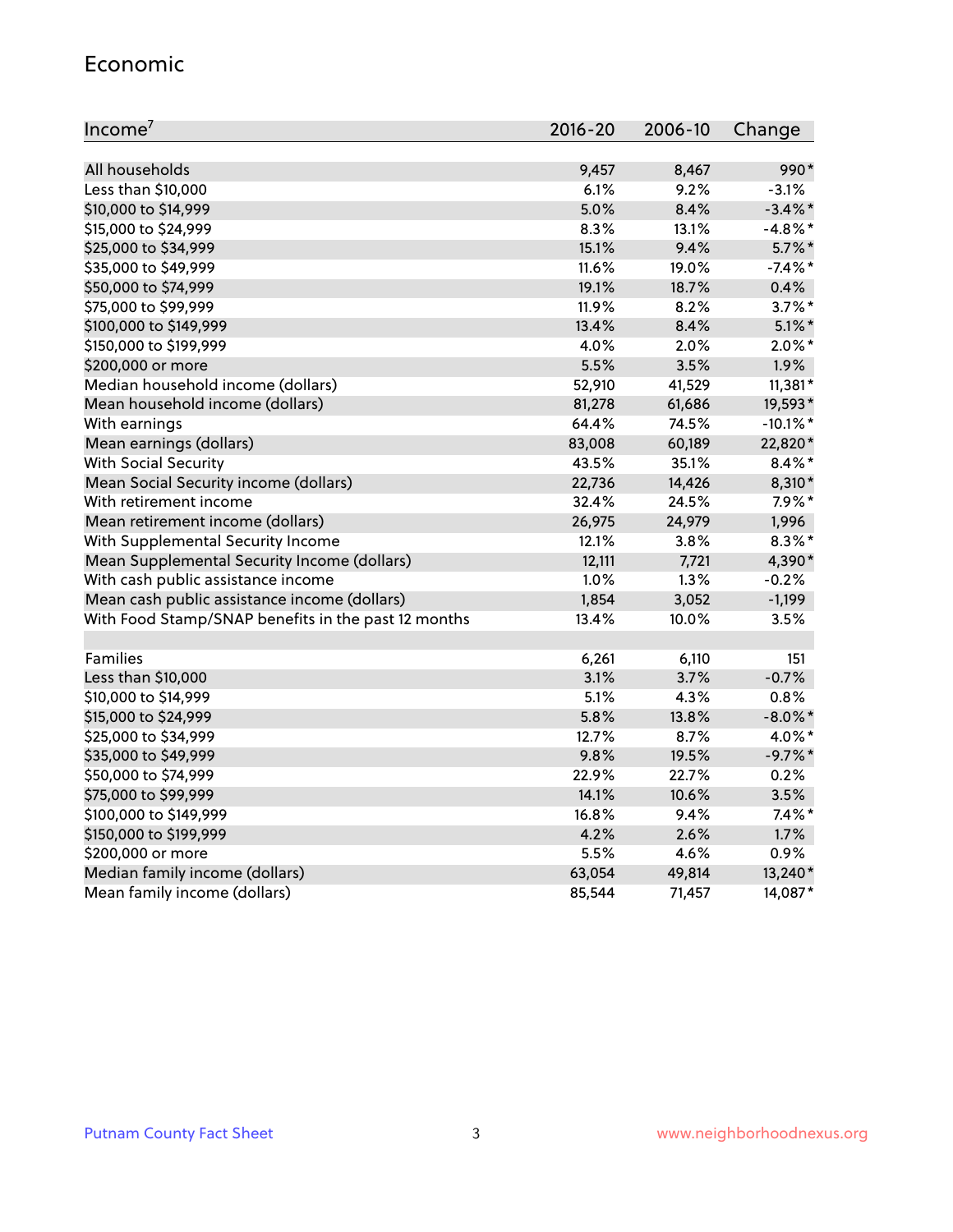#### Economic, continued...

| Income, continued <sup>8</sup>                                        | $2016 - 20$ | 2006-10 | Change    |
|-----------------------------------------------------------------------|-------------|---------|-----------|
|                                                                       |             |         |           |
| Nonfamily households                                                  | 3,196       | 2,357   | 839*      |
| Median nonfamily income (dollars)                                     | 33,623      | 21,795  | 11,828*   |
| Mean nonfamily income (dollars)                                       | 69,671      | 35,060  | 34,611*   |
| Median earnings for workers (dollars)                                 | 31,307      | 25,673  | 5,634*    |
| Median earnings for male full-time, year-round workers<br>(dollars)   | 41,194      | 31,915  | $9,279*$  |
| Median earnings for female full-time, year-round workers<br>(dollars) | 34,536      | 30,857  | $3,679*$  |
| Per capita income (dollars)                                           | 34,294      | 25,576  | 8,718*    |
| Families and People Below Poverty Level <sup>9</sup>                  | $2016 - 20$ | 2006-10 | Change    |
|                                                                       |             |         |           |
| <b>All families</b>                                                   | 13.0%       | 9.3%    | 3.6%      |
| With related children under 18 years                                  | 22.0%       | 14.2%   | 7.8%      |
| With related children under 5 years only                              | 26.2%       | 0.0%    | 26.2%     |
| Married couple families                                               | 8.7%        | 3.0%    | $5.8\%$ * |
| With related children under 18 years                                  | 11.8%       | 1.1%    | 10.7%*    |
| With related children under 5 years only                              | 0.0%        | 0.0%    | 0.0%      |
| Families with female householder, no husband present                  | 30.0%       | 26.7%   | 3.3%      |
| With related children under 18 years                                  | 42.3%       | 32.1%   | 10.1%     |
| With related children under 5 years only                              | 93.6%       | 0.0%    | 93.6%     |
| All people                                                            | 18.7%       | 12.3%   | $6.4\%$ * |
| Under 18 years                                                        | 33.6%       | 17.0%   | 16.7%*    |
| Related children under 18 years                                       | 33.6%       | 17.0%   | 16.7%*    |
| Related children under 5 years                                        | 61.2%       | 12.9%   | 48.3%*    |
| Related children 5 to 17 years                                        | 25.5%       | 18.5%   | 7.0%      |
| 18 years and over                                                     | 15.1%       | 11.1%   | 4.0%*     |
| 18 to 64 years                                                        | 17.8%       | 10.8%   | $6.9\%$ * |
| 65 years and over                                                     | 8.7%        | 12.0%   | $-3.3%$   |
| People in families                                                    | 17.0%       | 9.6%    | $7.5\%$ * |
| Unrelated individuals 15 years and over                               | 25.9%       | 29.8%   | $-3.9%$   |
|                                                                       |             |         |           |
| Non-Hispanic white people                                             | 15.3%       | 7.8%    | $7.5\%$ * |
| Black or African-American people                                      | 29.0%       | 23.9%   | 5.1%      |
| Asian people                                                          | 46.3%       | $0.0\%$ | 46.3%     |
| Hispanic or Latino people                                             | 3.0%        | 9.2%    | $-6.2%$   |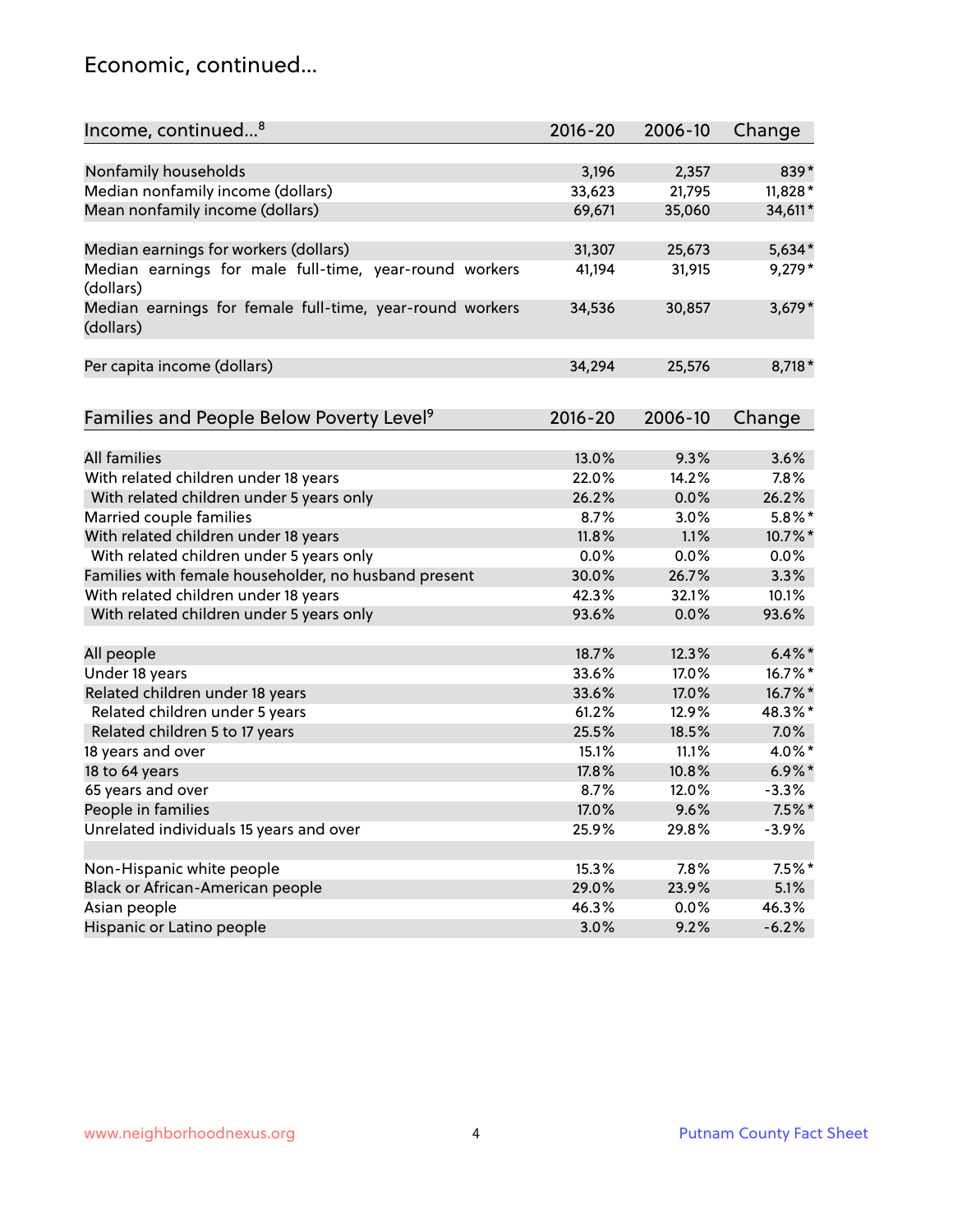# Employment

| Employment Status <sup>10</sup>                                                                          | 2010          | 2020          | Change            |
|----------------------------------------------------------------------------------------------------------|---------------|---------------|-------------------|
| In Labor Force                                                                                           | 8,210         | 9,053         | 9,053             |
| <b>Unemployment Rate</b>                                                                                 | 6.6%          | 12.9%         | $-6.3%$           |
| Industry <sup>11</sup>                                                                                   | $2016 - 20$   | 2006-10       | Change            |
|                                                                                                          |               |               |                   |
| Civilian employed population 16 years and over<br>Agriculture, forestry, fishing and hunting, and mining | 8,637<br>1.7% | 8,814<br>3.9% | $-177$<br>$-2.1%$ |
| Construction                                                                                             | 5.8%          | 11.0%         | $-5.2%$ *         |
| Manufacturing                                                                                            | 11.0%         | 13.9%         | $-3.0%$           |
| Wholesale trade                                                                                          | 0.7%          | 4.7%          | $-4.0\%$ *        |
| Retail trade                                                                                             | 18.4%         | 10.5%         | $7.9\%$ *         |
| Transportation and warehousing, and utilities                                                            | 6.8%          | 6.5%          | 0.3%              |
| Information                                                                                              | 0.8%          | 2.2%          | $-1.4%$           |
| Finance and insurance, and real estate and rental and leasing                                            | 6.7%          | 5.8%          | 0.9%              |
| Professional, scientific, and management, and administrative<br>and waste management services            | 8.7%          | 6.9%          | 1.8%              |
| Educational services, and health care and social assistance                                              | 15.9%         | 17.0%         | $-1.1%$           |
| Arts, entertainment, and recreation, and accommodation and<br>food services                              | 13.3%         | 8.1%          | $5.2\%$ *         |
| Other services, except public administration                                                             | 4.4%          | 4.8%          | $-0.4%$           |
| <b>Public administration</b>                                                                             | 5.8%          | 4.7%          | 1.1%              |
| Occupation <sup>12</sup>                                                                                 | $2016 - 20$   | 2006-10       | Change            |
|                                                                                                          |               |               |                   |
| Civilian employed population 16 years and over                                                           | 8,637         | 8,814         | $-177$            |
| Management, business, science, and arts occupations                                                      | 28.1%         | 26.5%         | 1.6%              |
| Service occupations                                                                                      | 15.9%         | 19.2%         | $-3.3%$           |
| Sales and office occupations                                                                             | 22.4%         | 25.5%         | $-3.1%$           |
| Natural<br>resources,<br>construction,<br>and<br>maintenance<br>occupations                              | 10.1%         | 13.1%         | $-3.0%$           |
| Production, transportation, and material moving occupations                                              | 23.5%         | 15.7%         | $7.8\%$ *         |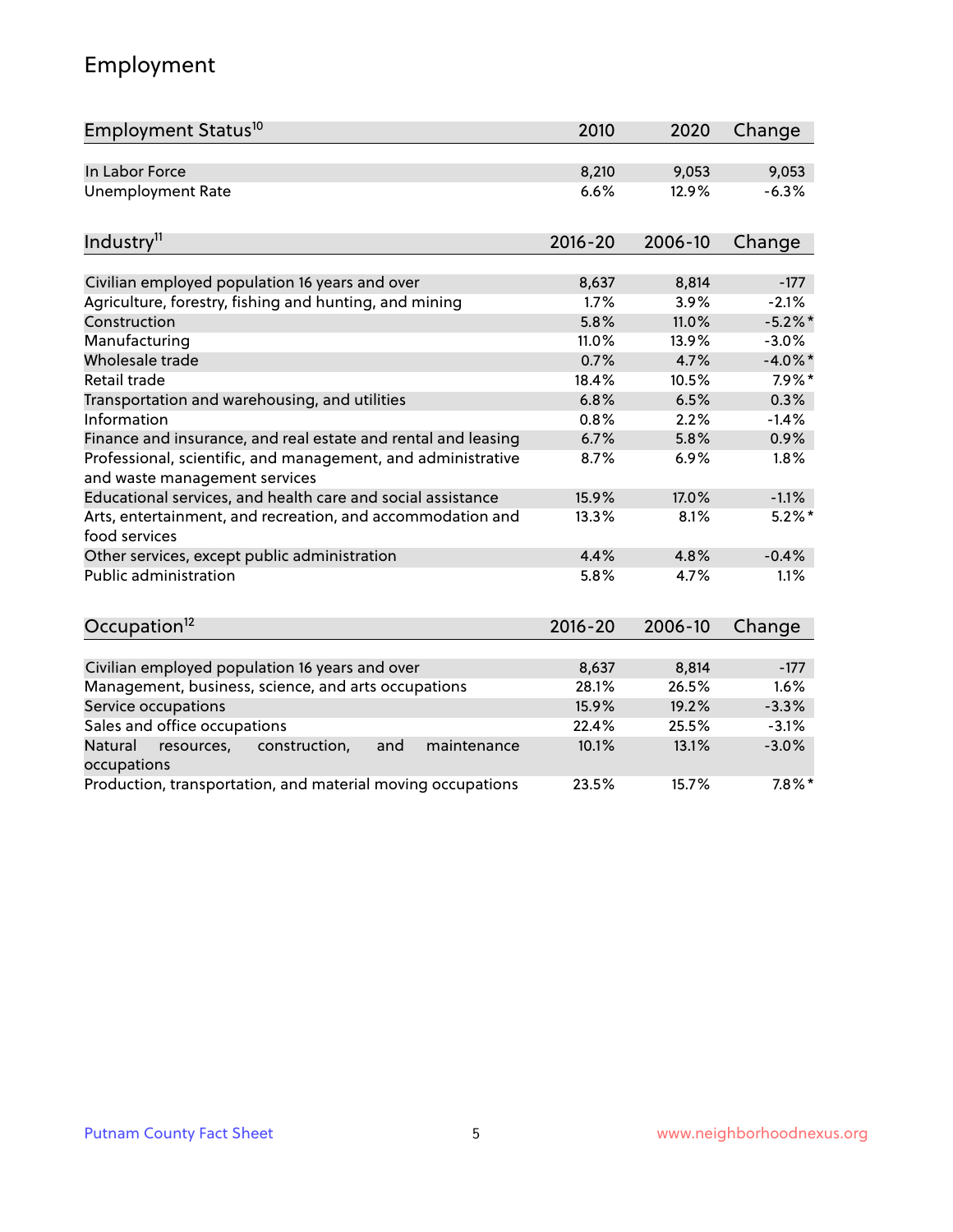# Employment, continued...

| Civilian employed population 16 years and over<br>8,637<br>8,814<br>$-177$<br>Private wage and salary workers<br>78.1%<br>73.7%<br>4.3%<br>Government workers<br>15.8%<br>15.7%<br>0.1%<br>Self-employed in own not incorporated business workers<br>$-4.2\%$ *<br>6.1%<br>10.3%<br><b>Unpaid family workers</b><br>0.0%<br>0.3%<br>$-0.3%$<br>Job Flows <sup>14</sup><br>2010<br>2019<br>Change<br>5,764<br>6,348<br>$-584$<br>Total Jobs in county<br>Held by residents of county<br>40.2%<br>43.2%<br>$-3.0%$<br>Held by non-residents of county<br>59.8%<br>56.8%<br>3.0%<br>Jobs by Industry Sector <sup>15</sup><br>2019<br>2010<br>Change<br>5,764<br>Total Jobs in county<br>6,348<br>$-584$<br>Goods Producing sectors<br>24.4%<br>20.1%<br>4.2%<br>Trade, Transportation, and Utilities sectors<br>19.0%<br>29.7%<br>$-10.8%$<br>All Other Services sectors<br>56.7%<br>50.1%<br>6.6%<br>Total Jobs in county held by county residents<br>2,315<br>2,742<br>$-427$<br><b>Goods Producing sectors</b><br>23.5%<br>21.5%<br>2.0%<br>Trade, Transportation, and Utilities sectors<br>14.5%<br>21.8%<br>$-7.3%$<br>All Other Services sectors<br>62.0%<br>5.3%<br>56.7%<br>Jobs by Earnings <sup>16</sup><br>2019<br>2010<br>Change<br>Total Jobs in county<br>5,764<br>6,348<br>$-584$<br>Jobs with earnings \$1250/month or less<br>28.3%<br>$-3.6%$<br>24.7%<br>Jobs with earnings \$1251/month to \$3333/month<br>45.9%<br>51.4%<br>$-5.5%$<br>Jobs with earnings greater than \$3333/month<br>9.1%<br>29.4%<br>20.3%<br>Total Jobs in county held by county residents<br>2,315<br>2,742<br>$-427$<br>Jobs with earnings \$1250/month or less<br>26.8%<br>32.3%<br>$-5.5%$<br>Jobs with earnings \$1251/month to \$3333/month<br>49.0%<br>$51.8\%$<br>$-2.8\%$<br>Jobs with earnings greater than \$3333/month<br>24.2%<br>15.9%<br>8.3%<br>Jobs by Age of Worker <sup>17</sup><br>2010<br>Change<br>2019<br>5,764<br>6,348<br>Total Jobs in county<br>$-584$<br>Jobs with workers age 29 or younger<br>21.3%<br>22.8%<br>$-1.5%$<br>Jobs with workers age 30 to 54<br>53.4%<br>57.2%<br>$-3.8%$<br>Jobs with workers age 55 or older<br>25.3%<br>5.3%<br>20.0%<br>Total Jobs in county held by county residents<br>2,315<br>$-427$<br>2,742<br>Jobs with workers age 29 or younger<br>19.1%<br>19.3%<br>$-0.2%$<br>Jobs with workers age 30 to 54<br>50.0%<br>57.0%<br>$-6.9%$<br>Jobs with workers age 55 or older<br>7.1%<br>30.8%<br>23.7% | Class of Worker <sup>13</sup> | $2016 - 20$ | 2006-10 | Change |
|----------------------------------------------------------------------------------------------------------------------------------------------------------------------------------------------------------------------------------------------------------------------------------------------------------------------------------------------------------------------------------------------------------------------------------------------------------------------------------------------------------------------------------------------------------------------------------------------------------------------------------------------------------------------------------------------------------------------------------------------------------------------------------------------------------------------------------------------------------------------------------------------------------------------------------------------------------------------------------------------------------------------------------------------------------------------------------------------------------------------------------------------------------------------------------------------------------------------------------------------------------------------------------------------------------------------------------------------------------------------------------------------------------------------------------------------------------------------------------------------------------------------------------------------------------------------------------------------------------------------------------------------------------------------------------------------------------------------------------------------------------------------------------------------------------------------------------------------------------------------------------------------------------------------------------------------------------------------------------------------------------------------------------------------------------------------------------------------------------------------------------------------------------------------------------------------------------------------------------------------------------------------------------------------------------------------------------------------------------------------------------------------------------------------------------------------------------|-------------------------------|-------------|---------|--------|
|                                                                                                                                                                                                                                                                                                                                                                                                                                                                                                                                                                                                                                                                                                                                                                                                                                                                                                                                                                                                                                                                                                                                                                                                                                                                                                                                                                                                                                                                                                                                                                                                                                                                                                                                                                                                                                                                                                                                                                                                                                                                                                                                                                                                                                                                                                                                                                                                                                                          |                               |             |         |        |
|                                                                                                                                                                                                                                                                                                                                                                                                                                                                                                                                                                                                                                                                                                                                                                                                                                                                                                                                                                                                                                                                                                                                                                                                                                                                                                                                                                                                                                                                                                                                                                                                                                                                                                                                                                                                                                                                                                                                                                                                                                                                                                                                                                                                                                                                                                                                                                                                                                                          |                               |             |         |        |
|                                                                                                                                                                                                                                                                                                                                                                                                                                                                                                                                                                                                                                                                                                                                                                                                                                                                                                                                                                                                                                                                                                                                                                                                                                                                                                                                                                                                                                                                                                                                                                                                                                                                                                                                                                                                                                                                                                                                                                                                                                                                                                                                                                                                                                                                                                                                                                                                                                                          |                               |             |         |        |
|                                                                                                                                                                                                                                                                                                                                                                                                                                                                                                                                                                                                                                                                                                                                                                                                                                                                                                                                                                                                                                                                                                                                                                                                                                                                                                                                                                                                                                                                                                                                                                                                                                                                                                                                                                                                                                                                                                                                                                                                                                                                                                                                                                                                                                                                                                                                                                                                                                                          |                               |             |         |        |
|                                                                                                                                                                                                                                                                                                                                                                                                                                                                                                                                                                                                                                                                                                                                                                                                                                                                                                                                                                                                                                                                                                                                                                                                                                                                                                                                                                                                                                                                                                                                                                                                                                                                                                                                                                                                                                                                                                                                                                                                                                                                                                                                                                                                                                                                                                                                                                                                                                                          |                               |             |         |        |
|                                                                                                                                                                                                                                                                                                                                                                                                                                                                                                                                                                                                                                                                                                                                                                                                                                                                                                                                                                                                                                                                                                                                                                                                                                                                                                                                                                                                                                                                                                                                                                                                                                                                                                                                                                                                                                                                                                                                                                                                                                                                                                                                                                                                                                                                                                                                                                                                                                                          |                               |             |         |        |
|                                                                                                                                                                                                                                                                                                                                                                                                                                                                                                                                                                                                                                                                                                                                                                                                                                                                                                                                                                                                                                                                                                                                                                                                                                                                                                                                                                                                                                                                                                                                                                                                                                                                                                                                                                                                                                                                                                                                                                                                                                                                                                                                                                                                                                                                                                                                                                                                                                                          |                               |             |         |        |
|                                                                                                                                                                                                                                                                                                                                                                                                                                                                                                                                                                                                                                                                                                                                                                                                                                                                                                                                                                                                                                                                                                                                                                                                                                                                                                                                                                                                                                                                                                                                                                                                                                                                                                                                                                                                                                                                                                                                                                                                                                                                                                                                                                                                                                                                                                                                                                                                                                                          |                               |             |         |        |
|                                                                                                                                                                                                                                                                                                                                                                                                                                                                                                                                                                                                                                                                                                                                                                                                                                                                                                                                                                                                                                                                                                                                                                                                                                                                                                                                                                                                                                                                                                                                                                                                                                                                                                                                                                                                                                                                                                                                                                                                                                                                                                                                                                                                                                                                                                                                                                                                                                                          |                               |             |         |        |
|                                                                                                                                                                                                                                                                                                                                                                                                                                                                                                                                                                                                                                                                                                                                                                                                                                                                                                                                                                                                                                                                                                                                                                                                                                                                                                                                                                                                                                                                                                                                                                                                                                                                                                                                                                                                                                                                                                                                                                                                                                                                                                                                                                                                                                                                                                                                                                                                                                                          |                               |             |         |        |
|                                                                                                                                                                                                                                                                                                                                                                                                                                                                                                                                                                                                                                                                                                                                                                                                                                                                                                                                                                                                                                                                                                                                                                                                                                                                                                                                                                                                                                                                                                                                                                                                                                                                                                                                                                                                                                                                                                                                                                                                                                                                                                                                                                                                                                                                                                                                                                                                                                                          |                               |             |         |        |
|                                                                                                                                                                                                                                                                                                                                                                                                                                                                                                                                                                                                                                                                                                                                                                                                                                                                                                                                                                                                                                                                                                                                                                                                                                                                                                                                                                                                                                                                                                                                                                                                                                                                                                                                                                                                                                                                                                                                                                                                                                                                                                                                                                                                                                                                                                                                                                                                                                                          |                               |             |         |        |
|                                                                                                                                                                                                                                                                                                                                                                                                                                                                                                                                                                                                                                                                                                                                                                                                                                                                                                                                                                                                                                                                                                                                                                                                                                                                                                                                                                                                                                                                                                                                                                                                                                                                                                                                                                                                                                                                                                                                                                                                                                                                                                                                                                                                                                                                                                                                                                                                                                                          |                               |             |         |        |
|                                                                                                                                                                                                                                                                                                                                                                                                                                                                                                                                                                                                                                                                                                                                                                                                                                                                                                                                                                                                                                                                                                                                                                                                                                                                                                                                                                                                                                                                                                                                                                                                                                                                                                                                                                                                                                                                                                                                                                                                                                                                                                                                                                                                                                                                                                                                                                                                                                                          |                               |             |         |        |
|                                                                                                                                                                                                                                                                                                                                                                                                                                                                                                                                                                                                                                                                                                                                                                                                                                                                                                                                                                                                                                                                                                                                                                                                                                                                                                                                                                                                                                                                                                                                                                                                                                                                                                                                                                                                                                                                                                                                                                                                                                                                                                                                                                                                                                                                                                                                                                                                                                                          |                               |             |         |        |
|                                                                                                                                                                                                                                                                                                                                                                                                                                                                                                                                                                                                                                                                                                                                                                                                                                                                                                                                                                                                                                                                                                                                                                                                                                                                                                                                                                                                                                                                                                                                                                                                                                                                                                                                                                                                                                                                                                                                                                                                                                                                                                                                                                                                                                                                                                                                                                                                                                                          |                               |             |         |        |
|                                                                                                                                                                                                                                                                                                                                                                                                                                                                                                                                                                                                                                                                                                                                                                                                                                                                                                                                                                                                                                                                                                                                                                                                                                                                                                                                                                                                                                                                                                                                                                                                                                                                                                                                                                                                                                                                                                                                                                                                                                                                                                                                                                                                                                                                                                                                                                                                                                                          |                               |             |         |        |
|                                                                                                                                                                                                                                                                                                                                                                                                                                                                                                                                                                                                                                                                                                                                                                                                                                                                                                                                                                                                                                                                                                                                                                                                                                                                                                                                                                                                                                                                                                                                                                                                                                                                                                                                                                                                                                                                                                                                                                                                                                                                                                                                                                                                                                                                                                                                                                                                                                                          |                               |             |         |        |
|                                                                                                                                                                                                                                                                                                                                                                                                                                                                                                                                                                                                                                                                                                                                                                                                                                                                                                                                                                                                                                                                                                                                                                                                                                                                                                                                                                                                                                                                                                                                                                                                                                                                                                                                                                                                                                                                                                                                                                                                                                                                                                                                                                                                                                                                                                                                                                                                                                                          |                               |             |         |        |
|                                                                                                                                                                                                                                                                                                                                                                                                                                                                                                                                                                                                                                                                                                                                                                                                                                                                                                                                                                                                                                                                                                                                                                                                                                                                                                                                                                                                                                                                                                                                                                                                                                                                                                                                                                                                                                                                                                                                                                                                                                                                                                                                                                                                                                                                                                                                                                                                                                                          |                               |             |         |        |
|                                                                                                                                                                                                                                                                                                                                                                                                                                                                                                                                                                                                                                                                                                                                                                                                                                                                                                                                                                                                                                                                                                                                                                                                                                                                                                                                                                                                                                                                                                                                                                                                                                                                                                                                                                                                                                                                                                                                                                                                                                                                                                                                                                                                                                                                                                                                                                                                                                                          |                               |             |         |        |
|                                                                                                                                                                                                                                                                                                                                                                                                                                                                                                                                                                                                                                                                                                                                                                                                                                                                                                                                                                                                                                                                                                                                                                                                                                                                                                                                                                                                                                                                                                                                                                                                                                                                                                                                                                                                                                                                                                                                                                                                                                                                                                                                                                                                                                                                                                                                                                                                                                                          |                               |             |         |        |
|                                                                                                                                                                                                                                                                                                                                                                                                                                                                                                                                                                                                                                                                                                                                                                                                                                                                                                                                                                                                                                                                                                                                                                                                                                                                                                                                                                                                                                                                                                                                                                                                                                                                                                                                                                                                                                                                                                                                                                                                                                                                                                                                                                                                                                                                                                                                                                                                                                                          |                               |             |         |        |
|                                                                                                                                                                                                                                                                                                                                                                                                                                                                                                                                                                                                                                                                                                                                                                                                                                                                                                                                                                                                                                                                                                                                                                                                                                                                                                                                                                                                                                                                                                                                                                                                                                                                                                                                                                                                                                                                                                                                                                                                                                                                                                                                                                                                                                                                                                                                                                                                                                                          |                               |             |         |        |
|                                                                                                                                                                                                                                                                                                                                                                                                                                                                                                                                                                                                                                                                                                                                                                                                                                                                                                                                                                                                                                                                                                                                                                                                                                                                                                                                                                                                                                                                                                                                                                                                                                                                                                                                                                                                                                                                                                                                                                                                                                                                                                                                                                                                                                                                                                                                                                                                                                                          |                               |             |         |        |
|                                                                                                                                                                                                                                                                                                                                                                                                                                                                                                                                                                                                                                                                                                                                                                                                                                                                                                                                                                                                                                                                                                                                                                                                                                                                                                                                                                                                                                                                                                                                                                                                                                                                                                                                                                                                                                                                                                                                                                                                                                                                                                                                                                                                                                                                                                                                                                                                                                                          |                               |             |         |        |
|                                                                                                                                                                                                                                                                                                                                                                                                                                                                                                                                                                                                                                                                                                                                                                                                                                                                                                                                                                                                                                                                                                                                                                                                                                                                                                                                                                                                                                                                                                                                                                                                                                                                                                                                                                                                                                                                                                                                                                                                                                                                                                                                                                                                                                                                                                                                                                                                                                                          |                               |             |         |        |
|                                                                                                                                                                                                                                                                                                                                                                                                                                                                                                                                                                                                                                                                                                                                                                                                                                                                                                                                                                                                                                                                                                                                                                                                                                                                                                                                                                                                                                                                                                                                                                                                                                                                                                                                                                                                                                                                                                                                                                                                                                                                                                                                                                                                                                                                                                                                                                                                                                                          |                               |             |         |        |
|                                                                                                                                                                                                                                                                                                                                                                                                                                                                                                                                                                                                                                                                                                                                                                                                                                                                                                                                                                                                                                                                                                                                                                                                                                                                                                                                                                                                                                                                                                                                                                                                                                                                                                                                                                                                                                                                                                                                                                                                                                                                                                                                                                                                                                                                                                                                                                                                                                                          |                               |             |         |        |
|                                                                                                                                                                                                                                                                                                                                                                                                                                                                                                                                                                                                                                                                                                                                                                                                                                                                                                                                                                                                                                                                                                                                                                                                                                                                                                                                                                                                                                                                                                                                                                                                                                                                                                                                                                                                                                                                                                                                                                                                                                                                                                                                                                                                                                                                                                                                                                                                                                                          |                               |             |         |        |
|                                                                                                                                                                                                                                                                                                                                                                                                                                                                                                                                                                                                                                                                                                                                                                                                                                                                                                                                                                                                                                                                                                                                                                                                                                                                                                                                                                                                                                                                                                                                                                                                                                                                                                                                                                                                                                                                                                                                                                                                                                                                                                                                                                                                                                                                                                                                                                                                                                                          |                               |             |         |        |
|                                                                                                                                                                                                                                                                                                                                                                                                                                                                                                                                                                                                                                                                                                                                                                                                                                                                                                                                                                                                                                                                                                                                                                                                                                                                                                                                                                                                                                                                                                                                                                                                                                                                                                                                                                                                                                                                                                                                                                                                                                                                                                                                                                                                                                                                                                                                                                                                                                                          |                               |             |         |        |
|                                                                                                                                                                                                                                                                                                                                                                                                                                                                                                                                                                                                                                                                                                                                                                                                                                                                                                                                                                                                                                                                                                                                                                                                                                                                                                                                                                                                                                                                                                                                                                                                                                                                                                                                                                                                                                                                                                                                                                                                                                                                                                                                                                                                                                                                                                                                                                                                                                                          |                               |             |         |        |
|                                                                                                                                                                                                                                                                                                                                                                                                                                                                                                                                                                                                                                                                                                                                                                                                                                                                                                                                                                                                                                                                                                                                                                                                                                                                                                                                                                                                                                                                                                                                                                                                                                                                                                                                                                                                                                                                                                                                                                                                                                                                                                                                                                                                                                                                                                                                                                                                                                                          |                               |             |         |        |
|                                                                                                                                                                                                                                                                                                                                                                                                                                                                                                                                                                                                                                                                                                                                                                                                                                                                                                                                                                                                                                                                                                                                                                                                                                                                                                                                                                                                                                                                                                                                                                                                                                                                                                                                                                                                                                                                                                                                                                                                                                                                                                                                                                                                                                                                                                                                                                                                                                                          |                               |             |         |        |
|                                                                                                                                                                                                                                                                                                                                                                                                                                                                                                                                                                                                                                                                                                                                                                                                                                                                                                                                                                                                                                                                                                                                                                                                                                                                                                                                                                                                                                                                                                                                                                                                                                                                                                                                                                                                                                                                                                                                                                                                                                                                                                                                                                                                                                                                                                                                                                                                                                                          |                               |             |         |        |
|                                                                                                                                                                                                                                                                                                                                                                                                                                                                                                                                                                                                                                                                                                                                                                                                                                                                                                                                                                                                                                                                                                                                                                                                                                                                                                                                                                                                                                                                                                                                                                                                                                                                                                                                                                                                                                                                                                                                                                                                                                                                                                                                                                                                                                                                                                                                                                                                                                                          |                               |             |         |        |
|                                                                                                                                                                                                                                                                                                                                                                                                                                                                                                                                                                                                                                                                                                                                                                                                                                                                                                                                                                                                                                                                                                                                                                                                                                                                                                                                                                                                                                                                                                                                                                                                                                                                                                                                                                                                                                                                                                                                                                                                                                                                                                                                                                                                                                                                                                                                                                                                                                                          |                               |             |         |        |
|                                                                                                                                                                                                                                                                                                                                                                                                                                                                                                                                                                                                                                                                                                                                                                                                                                                                                                                                                                                                                                                                                                                                                                                                                                                                                                                                                                                                                                                                                                                                                                                                                                                                                                                                                                                                                                                                                                                                                                                                                                                                                                                                                                                                                                                                                                                                                                                                                                                          |                               |             |         |        |
|                                                                                                                                                                                                                                                                                                                                                                                                                                                                                                                                                                                                                                                                                                                                                                                                                                                                                                                                                                                                                                                                                                                                                                                                                                                                                                                                                                                                                                                                                                                                                                                                                                                                                                                                                                                                                                                                                                                                                                                                                                                                                                                                                                                                                                                                                                                                                                                                                                                          |                               |             |         |        |
|                                                                                                                                                                                                                                                                                                                                                                                                                                                                                                                                                                                                                                                                                                                                                                                                                                                                                                                                                                                                                                                                                                                                                                                                                                                                                                                                                                                                                                                                                                                                                                                                                                                                                                                                                                                                                                                                                                                                                                                                                                                                                                                                                                                                                                                                                                                                                                                                                                                          |                               |             |         |        |
|                                                                                                                                                                                                                                                                                                                                                                                                                                                                                                                                                                                                                                                                                                                                                                                                                                                                                                                                                                                                                                                                                                                                                                                                                                                                                                                                                                                                                                                                                                                                                                                                                                                                                                                                                                                                                                                                                                                                                                                                                                                                                                                                                                                                                                                                                                                                                                                                                                                          |                               |             |         |        |
|                                                                                                                                                                                                                                                                                                                                                                                                                                                                                                                                                                                                                                                                                                                                                                                                                                                                                                                                                                                                                                                                                                                                                                                                                                                                                                                                                                                                                                                                                                                                                                                                                                                                                                                                                                                                                                                                                                                                                                                                                                                                                                                                                                                                                                                                                                                                                                                                                                                          |                               |             |         |        |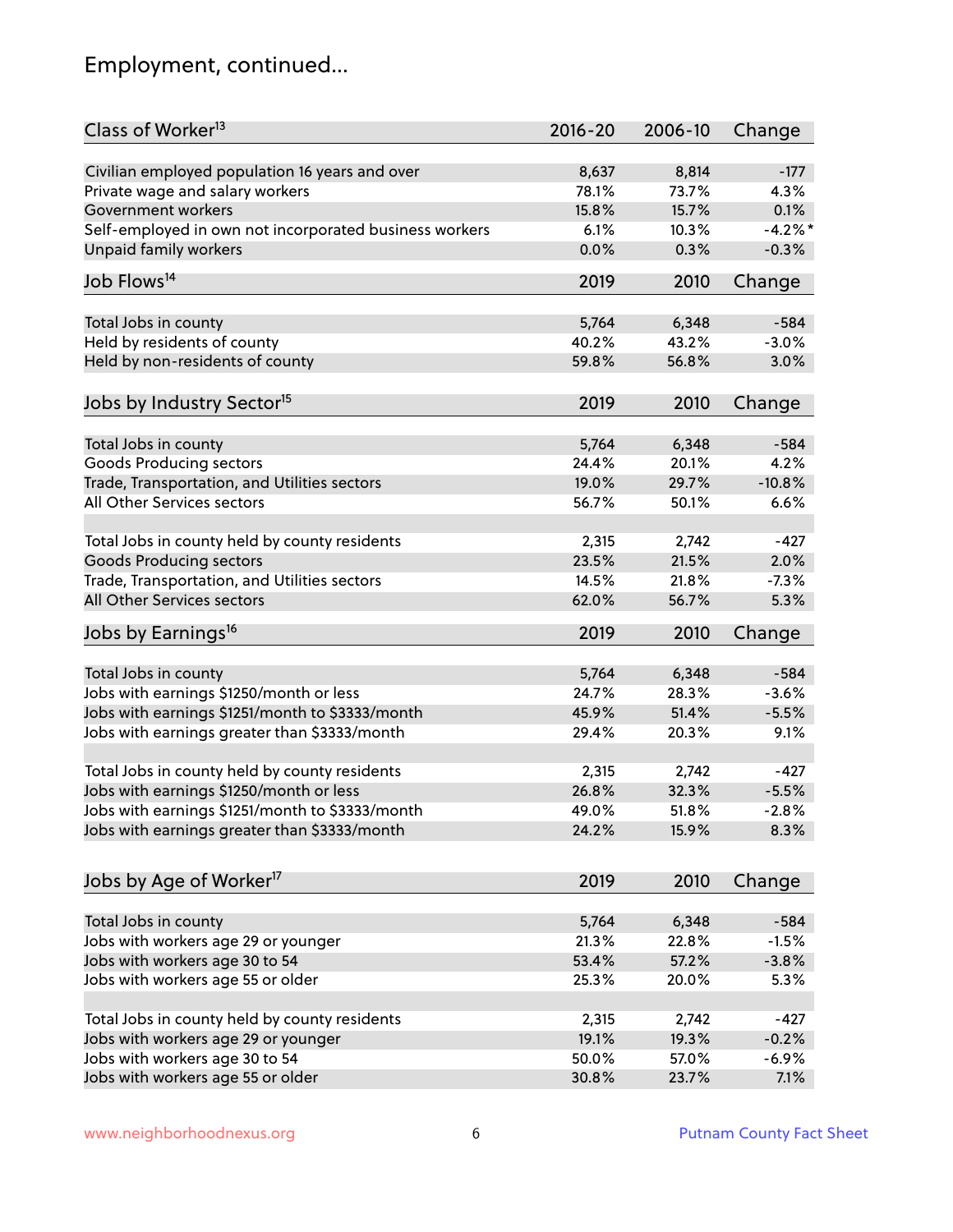#### Education

| Early Learning <sup>18</sup>                        |             |         | 2022                  |
|-----------------------------------------------------|-------------|---------|-----------------------|
| Licensed Capacity of Early Learning Centers         |             |         | 339                   |
| Licenced capacity per 1,000 children ages 0-4       |             |         | 301.9                 |
|                                                     |             |         |                       |
| School Enrollment <sup>19</sup>                     | 2022        | 2010    | Change                |
| <b>Enrolled in Public School</b>                    | 2,968       | 2,753   | 215                   |
| White                                               | 41.8%       | 46.5%   | $-4.7%$               |
| <b>Black or African-American</b>                    | 35.6%       | 49.9%   | $-14.3%$              |
| Asian                                               | 0.4%        | 0.0%    | 0.4%                  |
| Native American                                     | 0.0%        | 0.0%    | 0.0%                  |
| Pacific Islander                                    | 0.0%        | 0.0%    | 0.0%                  |
| <b>Biracial or Multi-Racial</b>                     | 4.2%        | 3.6%    | 0.7%                  |
| Hispanic or Latino                                  | 17.9%       | 0.0%    | 17.9%                 |
|                                                     |             |         |                       |
| Georgia Milestones: 3rd Grade Reading <sup>20</sup> |             |         | 2019                  |
| <b>Number of Students Tested</b>                    |             |         | 149                   |
| Proficient or Distinguished                         |             |         | 36.9%                 |
| Georgia Milestones: 8th Grade Math <sup>21</sup>    |             |         | 2019                  |
| <b>Number of Students Tested</b>                    |             |         | 136                   |
| Proficient or Distinguished                         |             |         | 38.2%                 |
|                                                     |             |         |                       |
| Graduation Rates <sup>22</sup>                      | 2021        | 2012    | Change                |
|                                                     |             |         |                       |
| Cohort                                              | 171         | 194     | $-23$                 |
| <b>High School Graduation Rate</b>                  | 90.6%       | 69.6%   | 21.1%                 |
| Educational Attainment <sup>23</sup>                | $2016 - 20$ | 2006-10 | Change                |
|                                                     |             |         |                       |
| Population 25 years and over                        | 15,969      | 14,743  | $1,226*$              |
| Less than 9th grade                                 | 4.5%        | 6.5%    | $-2.0%$<br>$-5.3\%$ * |
| 9th to 12th grade, no diploma                       | 7.8%        | 13.1%   |                       |
| High school graduate (includes equivalency)         | 36.8%       | 35.5%   | 1.3%                  |
| Some college, no degree                             | 20.3%       | 19.1%   | 1.2%                  |
| Associate's degree                                  | 7.0%        | 7.0%    | 0.1%                  |
| Bachelor's degree                                   | 14.4%       | 12.1%   | 2.3%                  |
| Graduate or professional degree                     | 9.1%        | 6.7%    | $2.4\%$ *             |
| Percent high school graduate or higher              | 87.7%       | 80.4%   | $7.3\%$ *             |
| Percent bachelor's degree or higher                 | 23.5%       | 18.8%   | 4.7%*                 |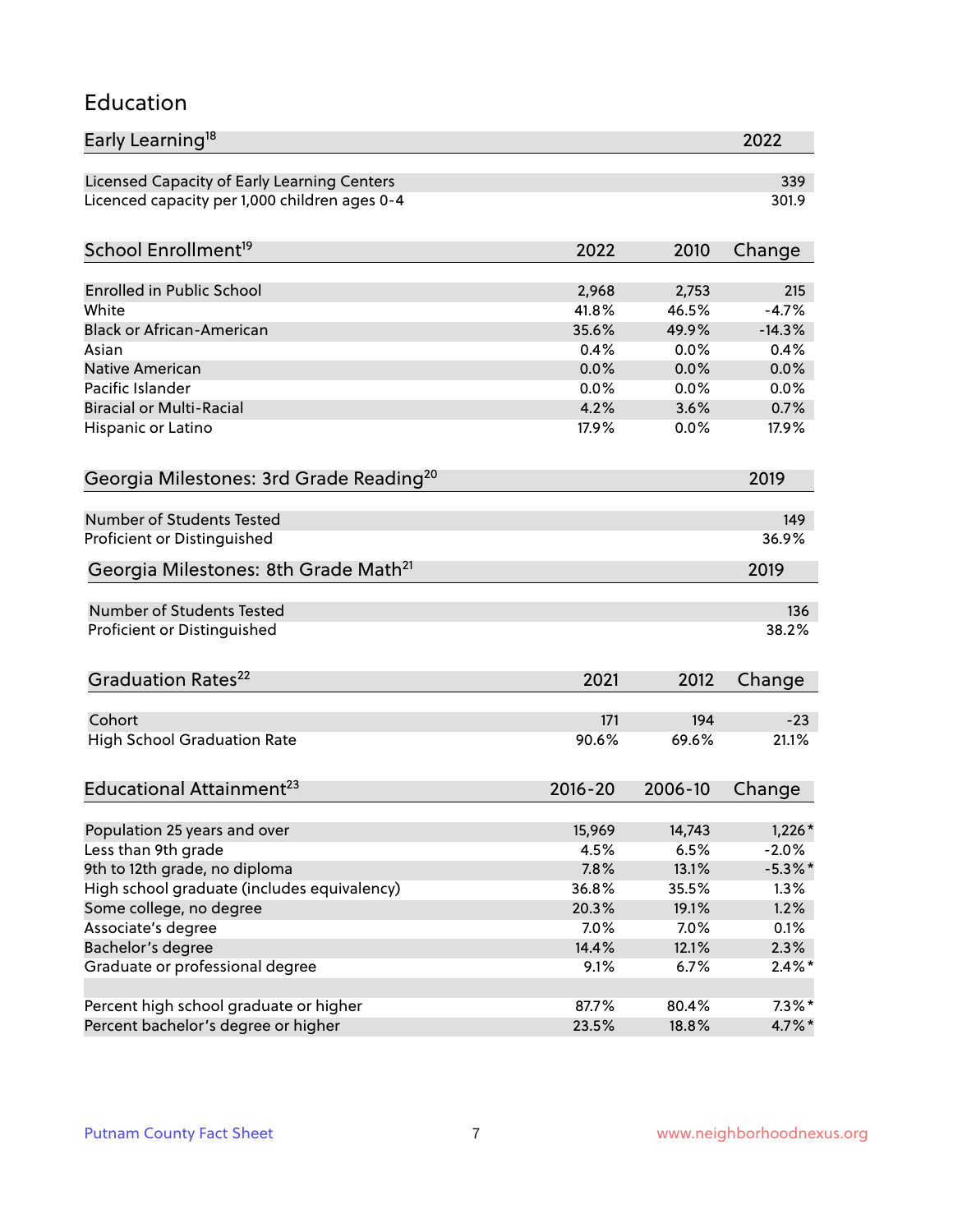#### Housing

| Households by Type <sup>24</sup>                     | 2016-20     | 2006-10 | Change     |
|------------------------------------------------------|-------------|---------|------------|
|                                                      |             |         |            |
| <b>Total households</b>                              | 9,457       | 8,467   | 990*       |
| Family households (families)                         | 66.2%       | 72.2%   | $-6.0\%$ * |
| With own children under 18 years                     | 18.9%       | 23.8%   | $-5.0\%$ * |
| Married-couple family                                | 49.8%       | 52.8%   | $-3.0%$    |
| With own children of the householder under 18 years  | 12.0%       | 14.4%   | $-2.4%$    |
| Male householder, no wife present, family            | 2.9%        | 5.1%    | $-2.2%$    |
| With own children of the householder under 18 years  | 1.2%        | 1.5%    | $-0.3%$    |
| Female householder, no husband present, family       | 13.5%       | 14.2%   | $-0.7%$    |
| With own children of the householder under 18 years  | 5.7%        | 8.0%    | $-2.3%$    |
| Nonfamily households                                 | 33.8%       | 27.8%   | $6.0\%$ *  |
| Householder living alone                             | 29.0%       | 24.2%   | 4.7%       |
| 65 years and over                                    | 15.7%       | 7.6%    | $8.1\%$ *  |
| Households with one or more people under 18 years    | 23.1%       | 28.3%   | $-5.2\%$ * |
| Households with one or more people 65 years and over | 40.7%       | 28.4%   | $12.3\%$ * |
|                                                      |             |         |            |
| Average household size                               | 2.30        | 2.44    | $-0.15$    |
| Average family size                                  | 2.79        | 2.92    | $-0.12$    |
| Housing Occupancy <sup>25</sup>                      | $2016 - 20$ | 2006-10 | Change     |
|                                                      |             |         |            |
| Total housing units                                  | 13,270      | 12,604  | 666*       |
| Occupied housing units                               | 71.3%       | 67.2%   | 4.1%       |
| Vacant housing units                                 | 28.7%       | 32.8%   | $-4.1%$    |
| Homeowner vacancy rate                               | 4.5         | 3.8     | 0.7        |
| Rental vacancy rate                                  | 6.3         | 6.8     | $-0.5$     |
| Units in Structure <sup>26</sup>                     | $2016 - 20$ | 2006-10 | Change     |
|                                                      |             |         |            |
| Total housing units                                  | 13,270      | 12,604  | 666*       |
| 1-unit, detached                                     | 57.9%       | 59.9%   | $-2.0%$    |
| 1-unit, attached                                     | 2.1%        | 0.6%    | $1.5\%$ *  |
| 2 units                                              | 0.6%        | 1.9%    | $-1.3%$    |
| 3 or 4 units                                         | 1.2%        | 0.8%    | 0.5%       |
| 5 to 9 units                                         | 3.7%        | 0.5%    | $3.1\%$ *  |
| 10 to 19 units                                       | 1.0%        | 0.1%    | $0.9\% *$  |
| 20 or more units                                     | 2.4%        | 0.5%    | $1.9\%$ *  |
| Mobile home                                          | 31.1%       | 35.7%   | $-4.7%$    |
| Boat, RV, van, etc.                                  | 0.0%        | 0.0%    | 0.0%       |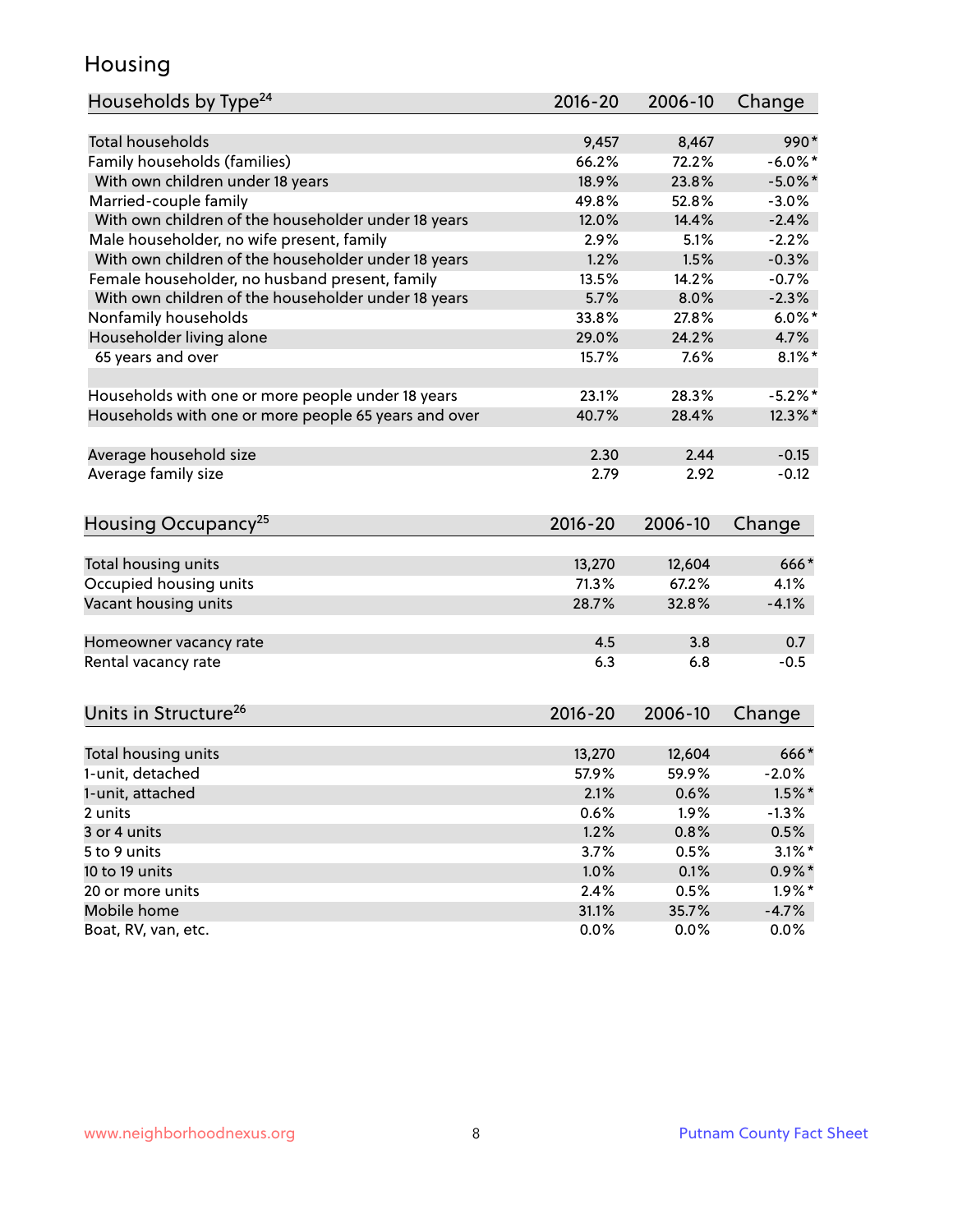# Housing, Continued...

| Year Structure Built <sup>27</sup>             | 2016-20     | 2006-10 | Change     |
|------------------------------------------------|-------------|---------|------------|
| Total housing units                            | 13,270      | 12,604  | 666*       |
| Built 2014 or later                            | 1.8%        | (X)     | (X)        |
| Built 2010 to 2013                             | 2.6%        | (X)     | (X)        |
| Built 2000 to 2009                             | 24.7%       | 13.7%   | 11.0% $*$  |
| Built 1990 to 1999                             | 26.2%       | 32.4%   | $-6.2\%$ * |
| Built 1980 to 1989                             | 19.0%       | 23.5%   | $-4.5%$    |
| Built 1970 to 1979                             | 9.1%        | 11.4%   | $-2.3%$    |
| Built 1960 to 1969                             | 8.2%        | 9.0%    | $-0.8%$    |
| Built 1950 to 1959                             | 3.0%        | 2.2%    | 0.8%       |
| Built 1940 to 1949                             | 1.3%        | 2.1%    | $-0.7%$    |
| Built 1939 or earlier                          | 4.1%        | 5.7%    | $-1.6%$    |
|                                                |             |         |            |
| Housing Tenure <sup>28</sup>                   | $2016 - 20$ | 2006-10 | Change     |
| Occupied housing units                         | 9,457       | 8,467   | 990*       |
| Owner-occupied                                 | 74.9%       | 79.9%   | $-5.0\%$ * |
| Renter-occupied                                | 25.1%       | 20.1%   | 5.0%       |
|                                                |             |         |            |
| Average household size of owner-occupied unit  | 2.24        | 2.41    | $-0.17$    |
| Average household size of renter-occupied unit | 2.45        | 2.56    | $-0.11$    |
| Residence 1 Year Ago <sup>29</sup>             | 2016-20     | 2006-10 | Change     |
|                                                |             |         |            |
| Population 1 year and over                     | 21,636      | 20,713  | $923*$     |
| Same house                                     | 88.9%       | 88.6%   | 0.3%       |
| Different house in the U.S.                    | 10.6%       | 11.4%   | $-0.8%$    |
| Same county                                    | 3.0%        | 6.4%    | $-3.4\%$ * |
| Different county                               | 7.6%        | 5.0%    | $2.6\%$ *  |
| Same state                                     | 6.4%        | 3.8%    | $2.6\%$ *  |
| Different state                                | 1.2%        | 1.2%    | 0.0%       |
| Abroad                                         | 0.5%        | 0.0%    | 0.5%       |
| Value of Housing Unit <sup>30</sup>            | 2016-20     | 2006-10 | Change     |
| Owner-occupied units                           | 7,084       | 6,768   | 316        |
| Less than \$50,000                             | 14.9%       | 13.9%   | 1.0%       |
| \$50,000 to \$99,999                           | 19.7%       | 21.7%   | $-2.0%$    |
| \$100,000 to \$149,999                         | 9.1%        | 13.0%   | $-3.9%$    |
| \$150,000 to \$199,999                         | 14.8%       | 11.0%   | 3.8%       |
| \$200,000 to \$299,999                         | 17.0%       | 11.9%   | $5.0\%$ *  |
| \$300,000 to \$499,999                         | 15.0%       | 17.5%   | $-2.5%$    |
| \$500,000 to \$999,999                         | 7.8%        | 8.3%    | $-0.5%$    |
| \$1,000,000 or more                            | 1.7%        | 2.7%    | $-1.0%$    |
| Median (dollars)                               | 165,800     | 157,600 | 8,200      |
| Mortgage Status <sup>31</sup>                  | $2016 - 20$ | 2006-10 | Change     |
|                                                |             |         |            |
| Owner-occupied units                           | 7,084       | 6,768   | 316        |
| Housing units with a mortgage                  | 54.3%       | 53.3%   | 1.1%       |
| Housing units without a mortgage               | 45.7%       | 46.7%   | $-1.1%$    |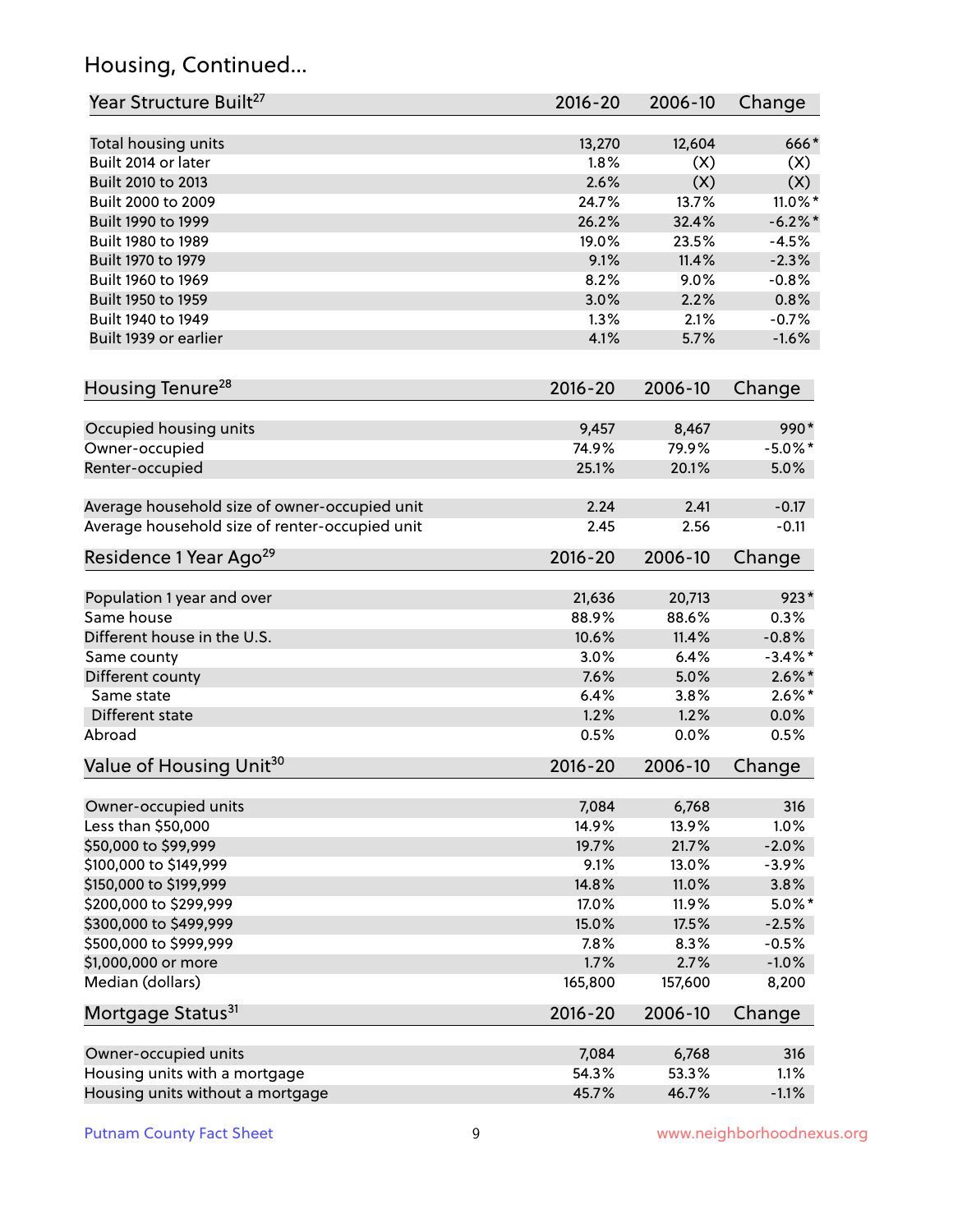# Housing, Continued...

| Selected Monthly Owner Costs <sup>32</sup>                                          | 2016-20       | 2006-10       | Change             |
|-------------------------------------------------------------------------------------|---------------|---------------|--------------------|
| Housing units with a mortgage                                                       | 3,850         | 3,604         | 246                |
| Less than \$300                                                                     | 0.0%          | 0.0%          | 0.0%               |
| \$300 to \$499                                                                      | 0.8%          | 2.7%          | $-1.9%$            |
| \$500 to \$999                                                                      | 38.7%         | 38.6%         | 0.1%               |
| \$1,000 to \$1,499                                                                  | 31.8%         | 30.4%         | 1.5%               |
| \$1,500 to \$1,999                                                                  | 7.4%          | 10.2%         | $-2.8%$            |
| \$2,000 to \$2,999                                                                  | 13.6%         | 11.5%         | 2.0%               |
| \$3,000 or more                                                                     | 7.7%          | 6.6%          | 1.1%               |
| Median (dollars)                                                                    | 1,146         | 1,134         | 12                 |
|                                                                                     |               | 3,164         | 70                 |
| Housing units without a mortgage<br>Less than \$150                                 | 3,234<br>1.5% | 4.2%          | $-2.7%$            |
| \$150 to \$249                                                                      | 12.7%         | 19.2%         | $-6.5%$            |
| \$250 to \$349                                                                      | 18.8%         | 31.7%         | $-12.9%$ *         |
| \$350 to \$499                                                                      | 30.3%         | 21.9%         | $8.4\%$ *          |
| \$500 to \$699                                                                      | 23.8%         | 16.1%         | $7.7\%$ *          |
| \$700 or more                                                                       | 12.9%         | 6.9%          | 5.9%*              |
| Median (dollars)                                                                    | 433           | 335           | $98*$              |
| Household Income <sup>33</sup>                                                      |               |               |                    |
| Housing units with a mortgage (excluding units where<br>SMOCAPI cannot be computed) | 3,812         | 3,581         | 231                |
| Less than 20.0 percent                                                              | 47.1%         | 37.1%         | 10.1%*             |
| 20.0 to 24.9 percent                                                                | 12.9%         | 14.0%         | $-1.1%$            |
| 25.0 to 29.9 percent                                                                | 8.5%          | 13.3%         | $-4.8%$            |
| 30.0 to 34.9 percent                                                                | 5.6%          | 7.7%          | $-2.0%$            |
| 35.0 percent or more                                                                | 25.8%         | 27.9%         | $-2.1%$            |
|                                                                                     |               |               |                    |
| Not computed                                                                        | 38            | 23            | 15                 |
| Housing unit without a mortgage (excluding units where                              | 3,168         | 3,026         | 142                |
| SMOCAPI cannot be computed)                                                         |               |               |                    |
| Less than 10.0 percent                                                              | 47.4%         | 39.1%         | 8.3%               |
| 10.0 to 14.9 percent                                                                | 24.4%         | 22.6%         | 1.8%               |
| 15.0 to 19.9 percent<br>20.0 to 24.9 percent                                        | 9.2%<br>6.4%  | 11.4%<br>7.0% | $-2.2%$<br>$-0.6%$ |
|                                                                                     |               |               |                    |
| 25.0 to 29.9 percent<br>30.0 to 34.9 percent                                        | 2.4%<br>2.1%  | 5.2%<br>2.6%  | $-2.8%$<br>$-0.5%$ |
| 35.0 percent or more                                                                | 8.1%          | 12.1%         | $-4.0%$            |
|                                                                                     |               |               |                    |
| Not computed                                                                        | 66            | 138           | $-72$              |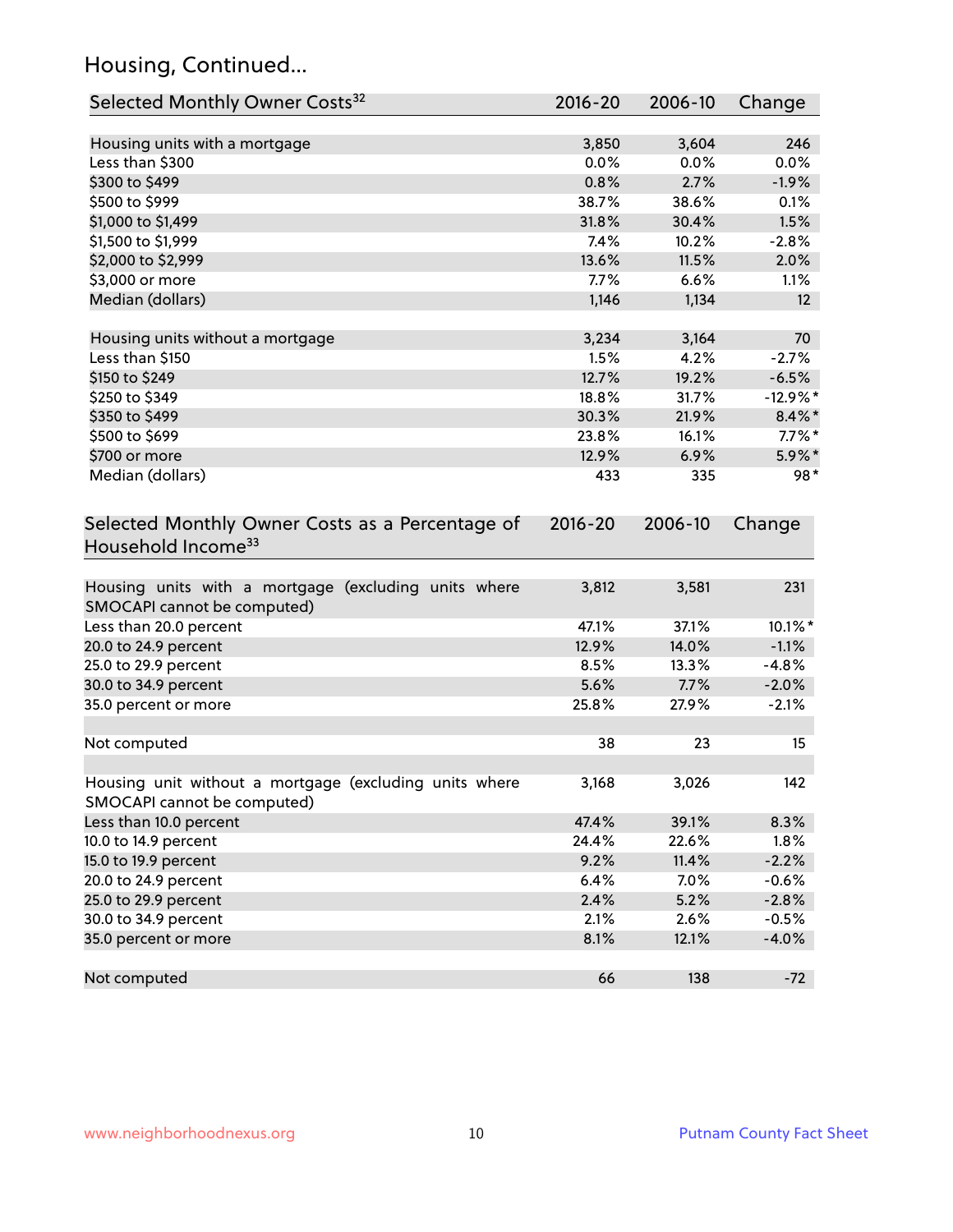# Housing, Continued...

| Gross Rent <sup>34</sup>                                                       | $2016 - 20$ | 2006-10 | Change    |
|--------------------------------------------------------------------------------|-------------|---------|-----------|
|                                                                                |             |         |           |
| Occupied units paying rent                                                     | 2,198       | 1,423   | $775*$    |
| Less than \$200                                                                | 4.9%        | 7.8%    | $-2.9%$   |
| \$200 to \$499                                                                 | 10.5%       | 12.6%   | $-2.1%$   |
| \$500 to \$749                                                                 | 30.8%       | 32.6%   | $-1.8%$   |
| \$750 to \$999                                                                 | 23.2%       | 29.3%   | $-6.1%$   |
| \$1,000 to \$1,499                                                             | 21.9%       | 12.7%   | 9.2%      |
| \$1,500 to \$1,999                                                             | 5.4%        | 5.0%    | 0.4%      |
| \$2,000 or more                                                                | 3.2%        | 0.0%    | 3.2%      |
| Median (dollars)                                                               | 808         | 732     | 76        |
| No rent paid                                                                   | 175         | 276     | $-101$    |
| Gross Rent as a Percentage of Household Income <sup>35</sup>                   | $2016 - 20$ | 2006-10 | Change    |
| Occupied units paying rent (excluding units where GRAPI<br>cannot be computed) | 2,198       | 1,371   | 827*      |
| Less than 15.0 percent                                                         | 19.1%       | 7.5%    | 11.6%     |
| 15.0 to 19.9 percent                                                           | 12.6%       | 4.3%    | $8.3\%$ * |
| 20.0 to 24.9 percent                                                           | 13.1%       | 11.8%   | 1.3%      |
| 25.0 to 29.9 percent                                                           | 9.7%        | 11.2%   | $-1.5%$   |
| 30.0 to 34.9 percent                                                           | 6.1%        | 18.4%   | $-12.2%$  |
| 35.0 percent or more                                                           | 39.2%       | 46.8%   | $-7.5%$   |
| Not computed                                                                   | 175         | 328     | $-153$    |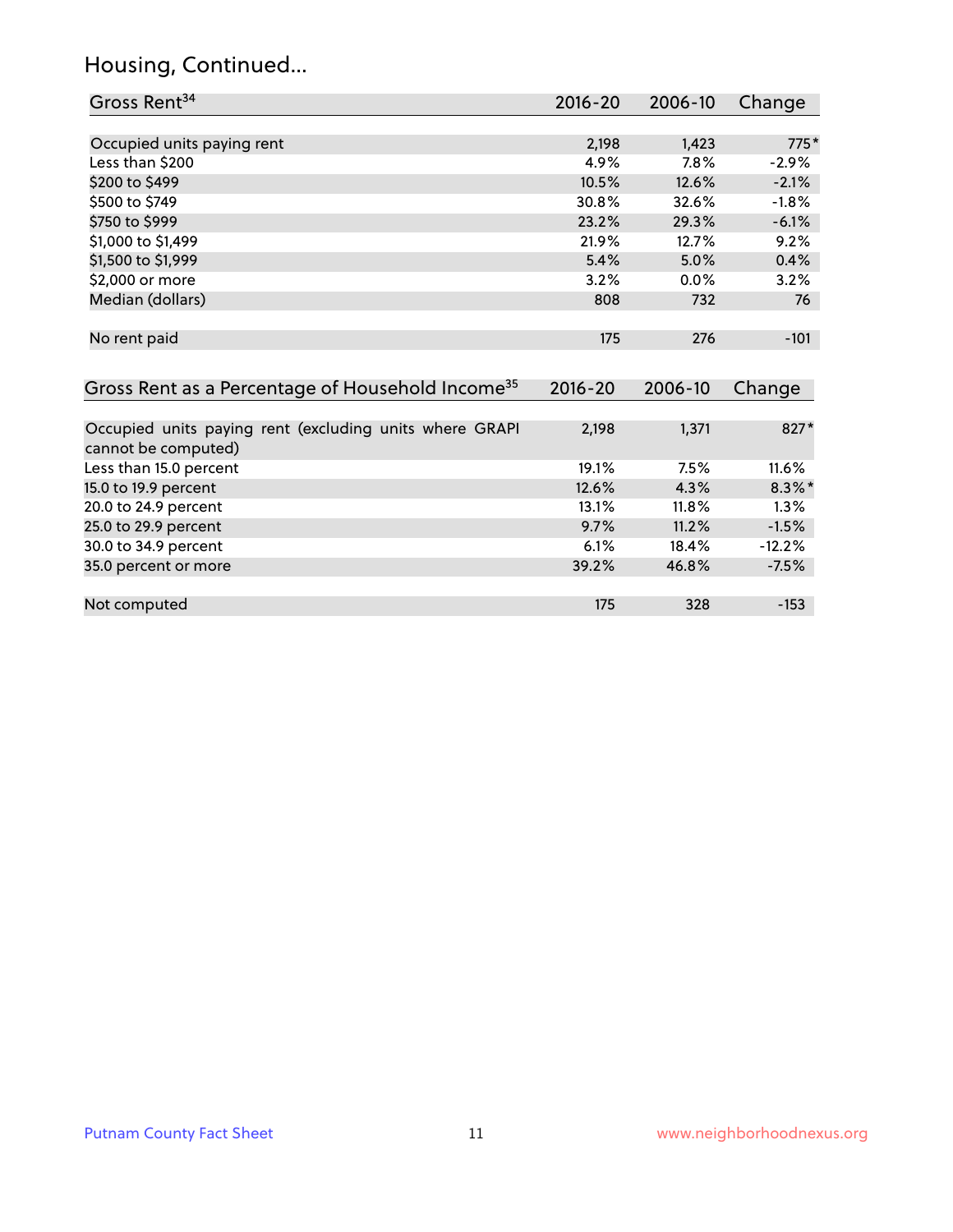# Community Involvement

| Voter Registration and Turnout <sup>36</sup> | 2020   |
|----------------------------------------------|--------|
|                                              |        |
| Active registered voters                     | 15,759 |
| Number voted in Presidential election        | 11,801 |
| Percent voted in Presidential election       | 74.9%  |

#### Transportation

| Commuting to Work <sup>37</sup>           | 2016-20     | 2006-10 | Change    |
|-------------------------------------------|-------------|---------|-----------|
|                                           |             |         |           |
| Workers 16 years and over                 | 8,576       | 8,579   | $-3$      |
| Car, truck, or van - drove alone          | 78.1%       | 80.6%   | $-2.5%$   |
| Car, truck, or van - carpooled            | 14.8%       | 10.3%   | $4.5%$ *  |
| Public transportation (excluding taxicab) | 0.0%        | $1.3\%$ | $-1.3%$   |
| Walked                                    | 0.4%        | 1.4%    | $-1.0%$   |
| Other means                               | 1.5%        | 0.6%    | $0.8\%$ * |
| Worked at home                            | 5.3%        | 5.8%    | $-0.6%$   |
|                                           |             |         |           |
| Mean travel time to work (minutes)        | 27.2        | 26.7    | 0.5       |
|                                           |             |         |           |
| Vehicles Available <sup>38</sup>          | $2016 - 20$ | 2006-10 | Change    |
|                                           |             |         |           |
| Occupied housing units                    | 9,457       | 8,467   | 990*      |
| No vehicles available                     | 6.1%        | $7.0\%$ | $-0.9%$   |
| 1 vehicle available                       | 30.4%       | 27.4%   | 3.0%      |
| 2 vehicles available                      | 36.4%       | 37.9%   | $-1.4%$   |
| 3 or more vehicles available              | 27.0%       | 27.7%   | $-0.7%$   |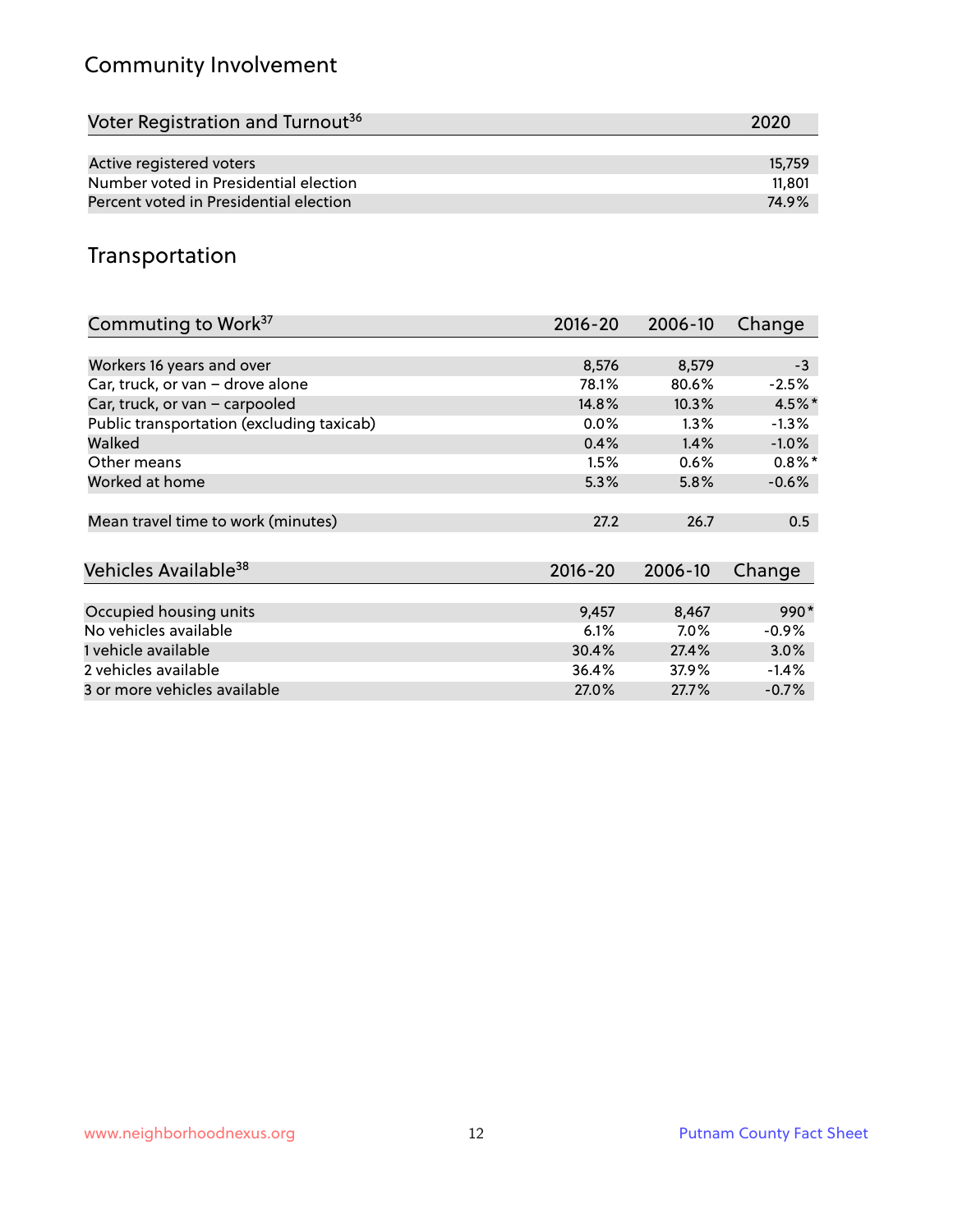#### Health

| Health Insurance coverage <sup>39</sup> | 2016-20 |
|-----------------------------------------|---------|
|-----------------------------------------|---------|

| Civilian Noninstitutionalized Population                | 21,615 |
|---------------------------------------------------------|--------|
| With health insurance coverage                          | 86.4%  |
| With private health insurance coverage                  | 60.7%  |
| With public health coverage                             | 47.8%  |
| No health insurance coverage                            | 13.6%  |
| Civilian Noninstitutionalized Population Under 19 years | 4,774  |
| No health insurance coverage                            | 7.7%   |
| Civilian Noninstitutionalized Population 19 to 64 years | 11,716 |
| In labor force:                                         | 7,732  |
| Employed:                                               | 7,453  |
| With health insurance coverage                          | 80.6%  |
| With private health insurance coverage                  | 1.1%   |
| With public coverage                                    | 8.0%   |
| No health insurance coverage                            | 19.4%  |
| Unemployed:                                             | 279    |
| With health insurance coverage                          | 14.3%  |
| With private health insurance coverage                  | 1.1%   |
| With public coverage                                    | 13.3%  |
| No health insurance coverage                            | 85.7%  |
| Not in labor force:                                     | 3,984  |
| With health insurance coverage                          | 77.9%  |
| With private health insurance coverage                  | 45.5%  |
| With public coverage                                    | 45.2%  |
| No health insurance coverage                            | 22.1%  |

#### **Health Factors Most Recent** Premature Death (YPLL before age 75 per 100,000 population, age-adjusted)<sup>40</sup> 8,368.4

| Thermaters Death (The Bergre age to per reviewe population, age adjacted) | <u></u> |
|---------------------------------------------------------------------------|---------|
| Average number of Physically Unhealthy Days <sup>41</sup>                 | 4.6     |
| Average number of Mentally Unhealthy Days <sup>42</sup>                   | 5.3     |
| Low Birthweight Births <sup>43</sup>                                      | 9.1%    |
| Diabetes Prevalence <sup>44</sup>                                         | 11.9%   |
| HIV Prevalence (per 100,000 population) <sup>45</sup>                     | 162.5   |
| Rate, Deduplicated ER Visits for Asthma, Ages 0-17 <sup>46</sup>          | 1.022.5 |